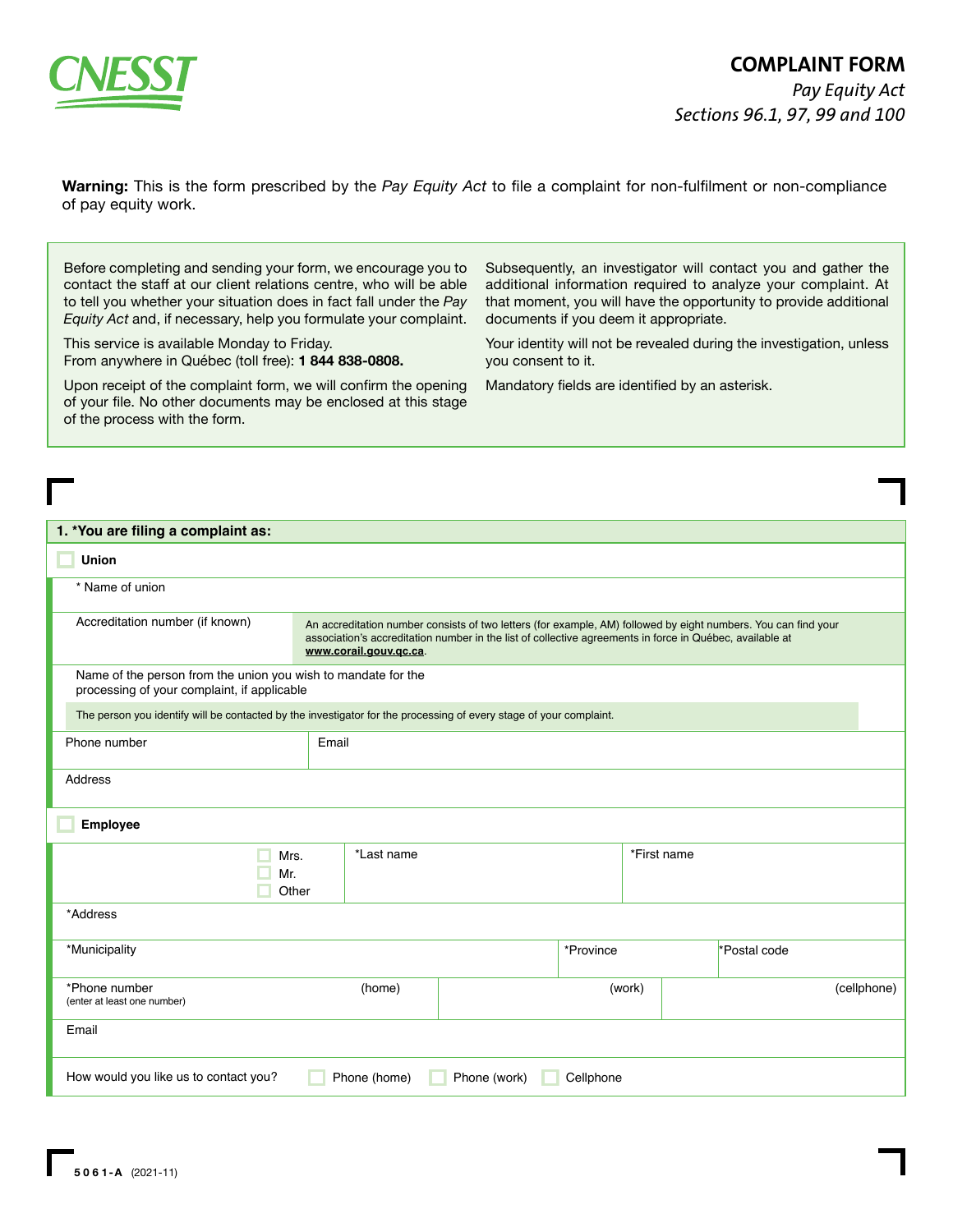

## **COMPLAINT FORM**

ŧ

*Pay Equity Act Sections 96.1, 97, 99 and 100*

| $*$ Status<br>Name of union<br>Unionized<br>Non-unionized<br>(if applicable)                                                                                                                                                                                                                                                        |       |                                                                                                                                                       |                                                                                                                              |                                                                                         |  |
|-------------------------------------------------------------------------------------------------------------------------------------------------------------------------------------------------------------------------------------------------------------------------------------------------------------------------------------|-------|-------------------------------------------------------------------------------------------------------------------------------------------------------|------------------------------------------------------------------------------------------------------------------------------|-----------------------------------------------------------------------------------------|--|
| Name of contact<br>person                                                                                                                                                                                                                                                                                                           |       |                                                                                                                                                       | Title                                                                                                                        |                                                                                         |  |
| Telephone                                                                                                                                                                                                                                                                                                                           | Email |                                                                                                                                                       |                                                                                                                              |                                                                                         |  |
| If you want another person, company or firm to represent you in the<br>If you do not want your union to represent you in the processing of your<br>processing of your complaint, you can use the power of attorney<br>complaint, please check the following box<br>template provided by the CNESST.                                 |       |                                                                                                                                                       |                                                                                                                              |                                                                                         |  |
| Job(s) held during the period covered by the complaint                                                                                                                                                                                                                                                                              |       |                                                                                                                                                       |                                                                                                                              |                                                                                         |  |
| May be different from your current job.                                                                                                                                                                                                                                                                                             |       |                                                                                                                                                       |                                                                                                                              |                                                                                         |  |
| Job class (if known)<br>A job class consists of one or more similar jobs that were grouped together in the course of pay equity work.<br>The jobs grouped together must have several points in common: they must require similar qualifications, involve similar<br>functions and responsibilities, and offer similar remuneration. |       |                                                                                                                                                       |                                                                                                                              |                                                                                         |  |
| 2. Information on the company concerned by the complaint                                                                                                                                                                                                                                                                            |       |                                                                                                                                                       |                                                                                                                              |                                                                                         |  |
| *Name of company                                                                                                                                                                                                                                                                                                                    |       |                                                                                                                                                       |                                                                                                                              |                                                                                         |  |
| *Address                                                                                                                                                                                                                                                                                                                            |       |                                                                                                                                                       |                                                                                                                              |                                                                                         |  |
| *Municipality                                                                                                                                                                                                                                                                                                                       |       |                                                                                                                                                       | *Province                                                                                                                    | *Postal code                                                                            |  |
| * Phone number                                                                                                                                                                                                                                                                                                                      | Fax   |                                                                                                                                                       | Name of contact<br>person                                                                                                    |                                                                                         |  |
| Email of contact<br>person                                                                                                                                                                                                                                                                                                          |       |                                                                                                                                                       | Function of<br>contact person                                                                                                |                                                                                         |  |
| 3. Grounds for the complaint                                                                                                                                                                                                                                                                                                        |       |                                                                                                                                                       |                                                                                                                              |                                                                                         |  |
| * Why are you filing a complaint?                                                                                                                                                                                                                                                                                                   |       |                                                                                                                                                       |                                                                                                                              |                                                                                         |  |
| I am filing a complaint because no pay equity work has been done in my company.                                                                                                                                                                                                                                                     |       |                                                                                                                                                       |                                                                                                                              |                                                                                         |  |
| What is the type of pay equity work concerned by your complaint?                                                                                                                                                                                                                                                                    |       |                                                                                                                                                       |                                                                                                                              | Check the "Initial pay equity exercise" box if your complaint concerns the initial work |  |
| Initial pay equity exercise                                                                                                                                                                                                                                                                                                         |       | that should have been done in the company to achieve pay equity.<br>Check the "Pay equity audit" box if your complaint concerns work that should have |                                                                                                                              |                                                                                         |  |
| Pay equity audit<br>I do not know                                                                                                                                                                                                                                                                                                   |       |                                                                                                                                                       | been done to maintain pay equity after the initial pay equity exercise. A pay equity<br>audit must be done every five years. |                                                                                         |  |
| Submit any other information you deem relevant, if necessary. Please note that the grounds for the complaint can be specified and received in the<br>context of the investigation. (1 page maximum)                                                                                                                                 |       |                                                                                                                                                       |                                                                                                                              |                                                                                         |  |
|                                                                                                                                                                                                                                                                                                                                     |       |                                                                                                                                                       |                                                                                                                              |                                                                                         |  |
|                                                                                                                                                                                                                                                                                                                                     |       |                                                                                                                                                       |                                                                                                                              |                                                                                         |  |
|                                                                                                                                                                                                                                                                                                                                     |       |                                                                                                                                                       |                                                                                                                              |                                                                                         |  |
|                                                                                                                                                                                                                                                                                                                                     |       |                                                                                                                                                       |                                                                                                                              |                                                                                         |  |
|                                                                                                                                                                                                                                                                                                                                     |       |                                                                                                                                                       |                                                                                                                              |                                                                                         |  |
|                                                                                                                                                                                                                                                                                                                                     |       |                                                                                                                                                       |                                                                                                                              |                                                                                         |  |
|                                                                                                                                                                                                                                                                                                                                     |       |                                                                                                                                                       |                                                                                                                              |                                                                                         |  |
|                                                                                                                                                                                                                                                                                                                                     |       |                                                                                                                                                       |                                                                                                                              |                                                                                         |  |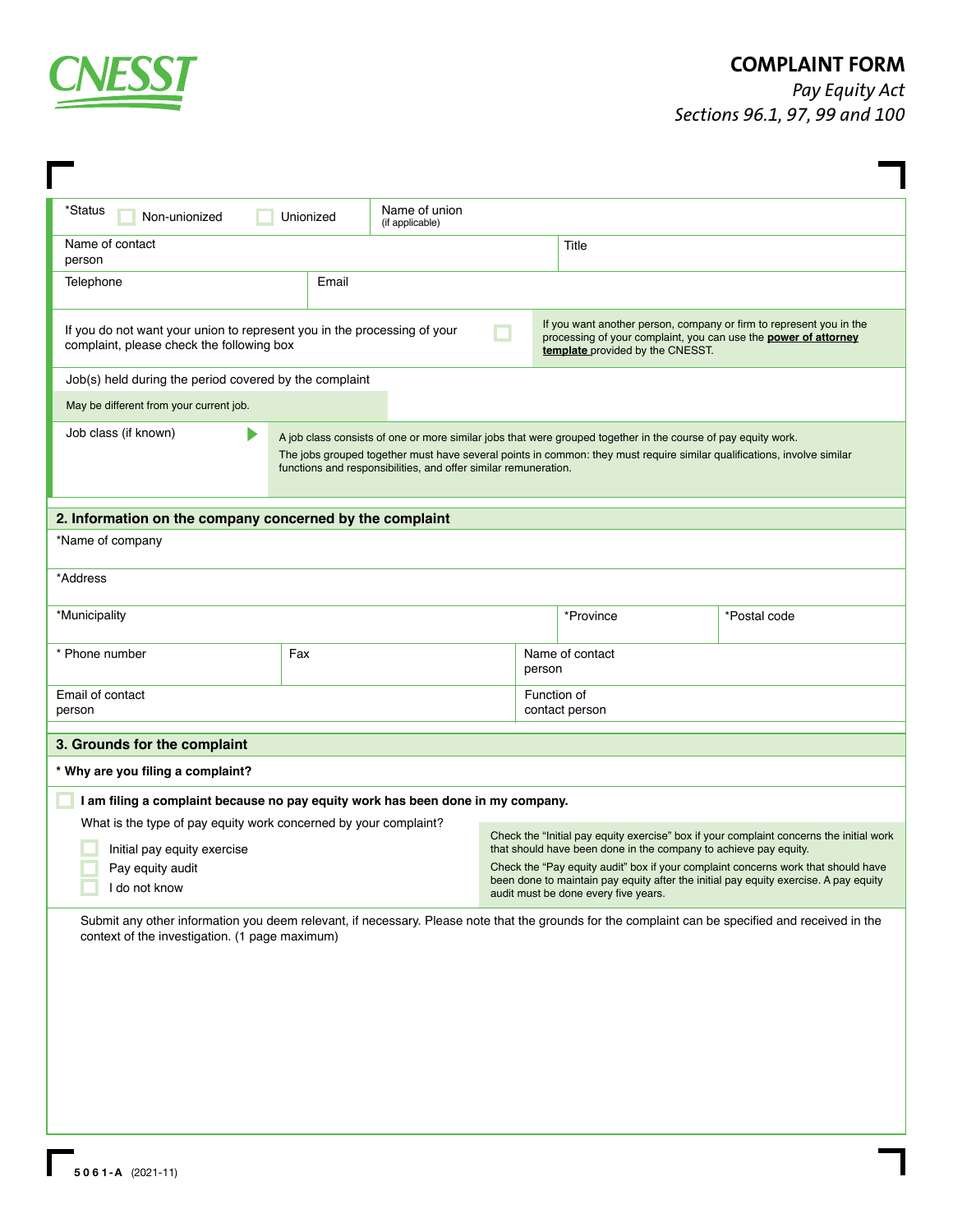| <b>CNESS</b>                                                                                                                                                                                                             |                                                                                                                                                                                                                                                                                                                                                                                  | <b>COMPLAINT FORM</b><br>Pay Equity Act<br>Sections 96.1, 97, 99 and 100                                                                                                                                                                                                                                                                                                                                                                                                                                                                                                                         |  |  |
|--------------------------------------------------------------------------------------------------------------------------------------------------------------------------------------------------------------------------|----------------------------------------------------------------------------------------------------------------------------------------------------------------------------------------------------------------------------------------------------------------------------------------------------------------------------------------------------------------------------------|--------------------------------------------------------------------------------------------------------------------------------------------------------------------------------------------------------------------------------------------------------------------------------------------------------------------------------------------------------------------------------------------------------------------------------------------------------------------------------------------------------------------------------------------------------------------------------------------------|--|--|
| I am filing a complaint because the pay equity work carried out<br>in my company was done incorrectly.<br>What was the type of pay equity work done?<br>Initial pay equity exercise<br>Pay equity audit<br>I do not know | Check the "Initial pay equity exercise" box if your complaint concerns the initial<br>work that should have been done in the company to achieve pay equity.<br>Check the "Pay equity audit" box if your complaint concerns work that should have<br>been done to maintain pay equity after the initial pay equity exercise. A pay equity<br>audit must be done every five years. | After the work is done, the results are made available to employees by way of a<br>posting. The posting may be done by various means (for example, a document<br>displayed in the staff room or a publication on the intranet site of the company),<br>provided that it is easily accessible to all employees.                                                                                                                                                                                                                                                                                   |  |  |
| Date of posting of the results of the work<br>concerned by the complaint (if known)                                                                                                                                      |                                                                                                                                                                                                                                                                                                                                                                                  | Enter the date on which the posting of the work results began, if you<br>know it. It is the first day of a mandatory 60-day posting period. That<br>date must be indicated on the posting.<br>To find out more                                                                                                                                                                                                                                                                                                                                                                                   |  |  |
| Identification of job classes<br>Determination of the gender<br>predominance of the job classes                                                                                                                          | To find out more<br>was incorrectly determined.<br>To find out more                                                                                                                                                                                                                                                                                                              | What aspect(s) of the pay equity work does your complaint concern? You may check more than one box, or you may check none and explain<br>the situation in the space provided for that purpose. For more information on the grounds for complaints, see the following page.<br>Check this box if you believe that the jobs grouped together as a class do not require similar qualifications, involve<br>similar functions and responsibilities or offer similar remuneration.<br>Check this box if you believe that the gender predominance (female, male or neutral) of one or more job classes |  |  |
| Determination of the value<br>of job classes                                                                                                                                                                             | To find out more                                                                                                                                                                                                                                                                                                                                                                 | Check this box if you believe that the value of one or more job classes was incorrectly determined. For example:<br>• the evaluation did not take into account the qualifications, responsibilities, efforts or work conditions;<br>• the evaluation overlooked certain requirements for the predominantly female jobs of the company.                                                                                                                                                                                                                                                           |  |  |
| Assessment of differences in<br>compensation and determination<br>of required adjustments or lump<br>sum amount                                                                                                          | To find out more                                                                                                                                                                                                                                                                                                                                                                 | Check this box if you believe that differences in compensation between predominantly female and predominantly<br>male jobs were incorrectly valued. For example:<br>• predominantly female jobs were not compared with predominantly male jobs of equal value.                                                                                                                                                                                                                                                                                                                                   |  |  |
| Posting of results                                                                                                                                                                                                       | To find out more                                                                                                                                                                                                                                                                                                                                                                 | Check this box if you believe that the results posted do not contain all of the required information.                                                                                                                                                                                                                                                                                                                                                                                                                                                                                            |  |  |
| Payment of compensation<br>adjustments or lump sum amount                                                                                                                                                                | To find out more                                                                                                                                                                                                                                                                                                                                                                 | Check this box if you believe that the compensation adjustments you were owed were not paid in full.                                                                                                                                                                                                                                                                                                                                                                                                                                                                                             |  |  |
| Participation process                                                                                                                                                                                                    | or<br>• have a union present in their company.                                                                                                                                                                                                                                                                                                                                   | Check this box if you believe that the participation process provided for by the law was carried out incorrectly.<br>That process must be implemented by employers, who conduct the pay equity audits alone, and who<br>• conducted the initial pay equity exercise as a committee                                                                                                                                                                                                                                                                                                               |  |  |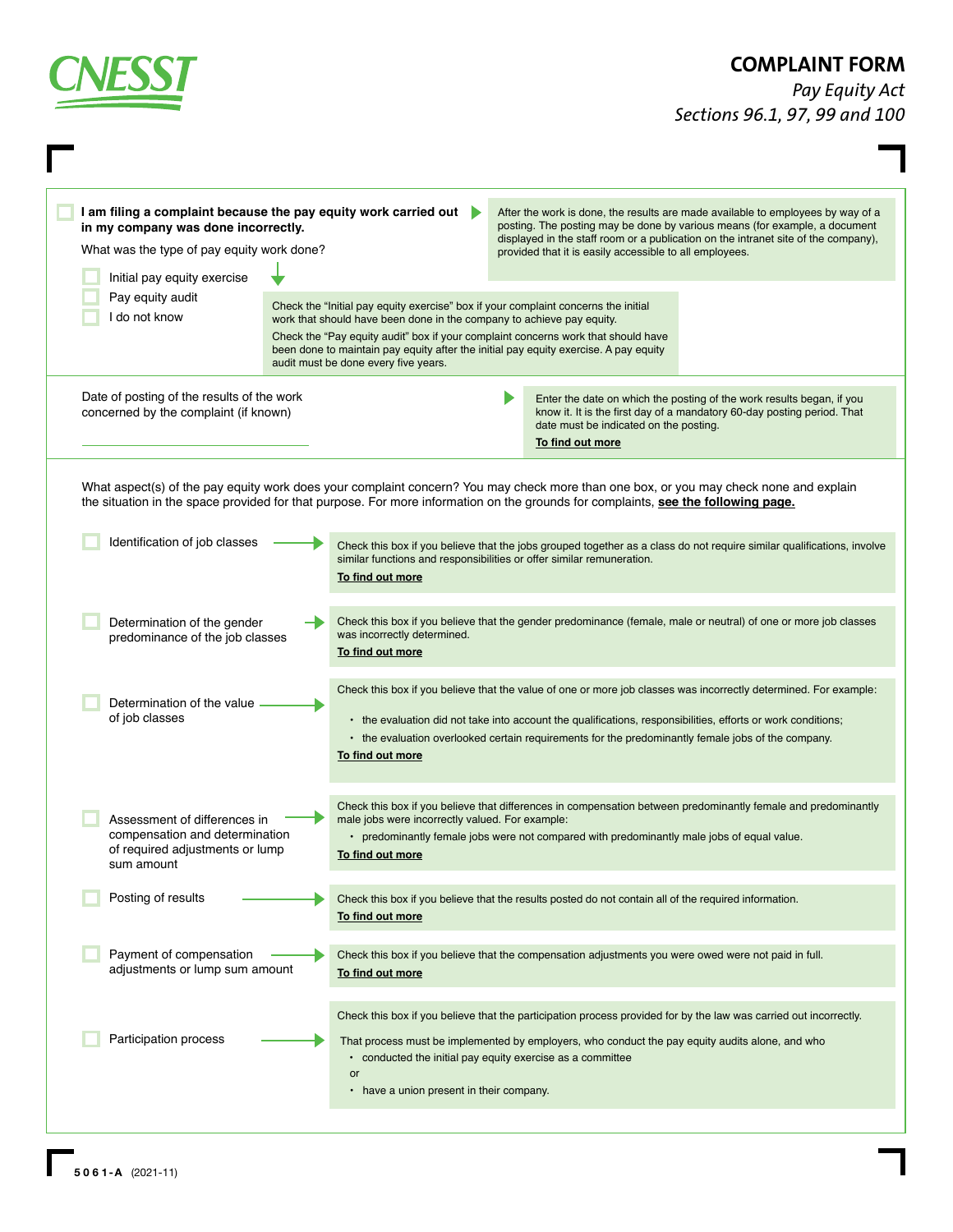

## **COMPLAINT FORM**

*Pay Equity Act Sections 96.1, 97, 99 and 100*

## **3. Grounds for the complaint (continued)**

## **Other situation(s)**

Describe any other situation related to the pay equity work concerned by your complaint in which the Pay Equity Act was not complied with. Please note that the grounds for the complaint can be specified and received in the context of the investigation. (1 page maximum)